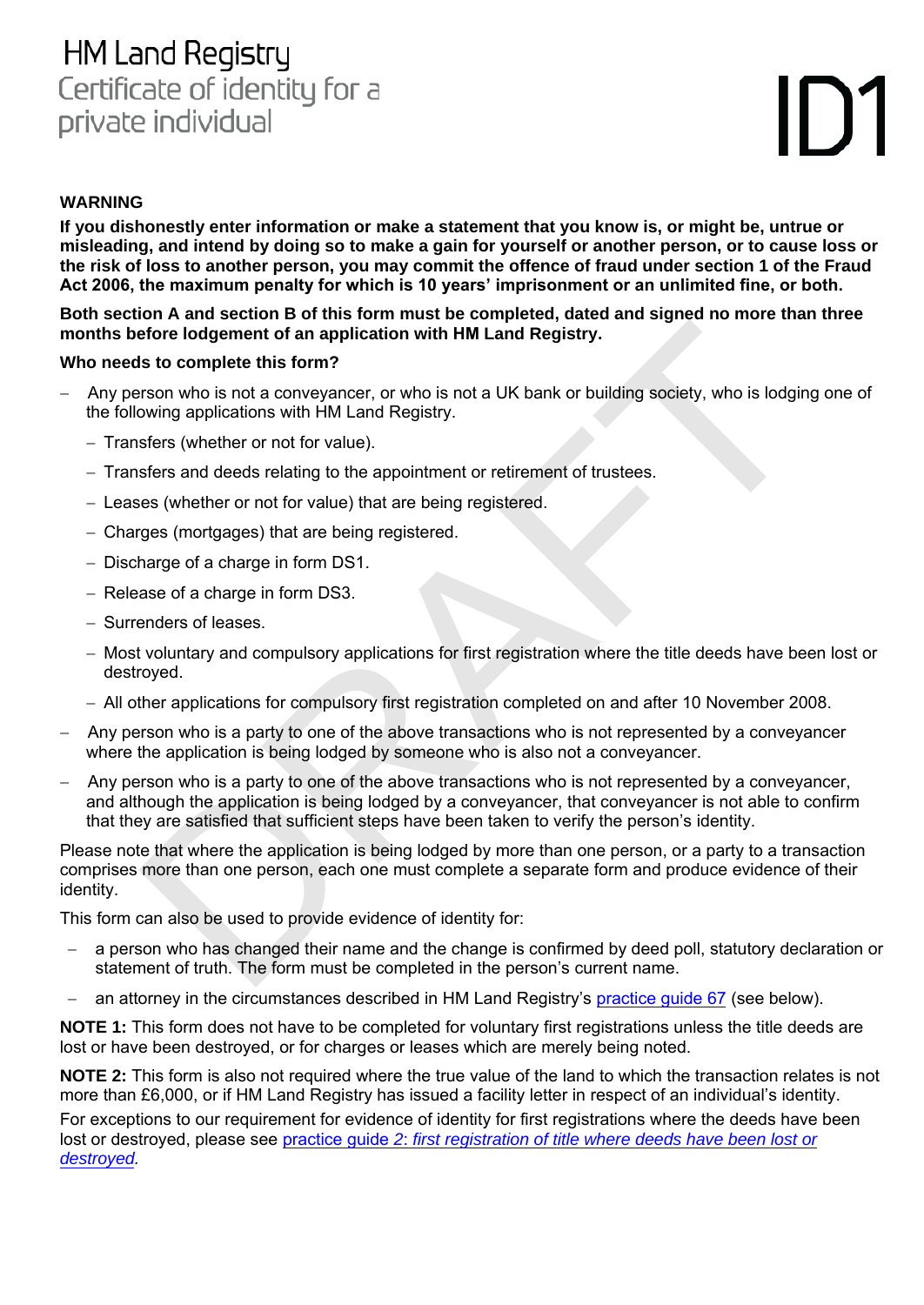#### **Why do I have to complete this form?**

We are asking for this information to guard against registration fraud. It is important that where an applicant, or parties to a transaction are not represented by a conveyancer or where title deeds have been lost or destroyed, that evidence of identity is produced to enable registration to proceed.

#### **How do I complete this form?**

You must complete section A. You must then get your identity verified by a conveyancer, a Chartered Legal Executive or by personally attending one of our customer information centres. You will need to take evidence of your identity with you including a colour passport-size photograph taken in the last three months which must be on photographic paper and in which your face is clearly visible. Please see sections B3 and B4 for the types of evidence which will be needed.

If you are having your identity verified by a conveyancer you will need to take two identical passport-size photographs which are less than three months old.

The conveyancer, Chartered Legal Executive, HM Land Registry officer or other approved verifier will complete section B of this form. Conveyancers and Chartered Legal Executives may charge a fee to verify your identity.

Members of the UK armed forces serving overseas may also have their identity verified by a serving officer. **Both section A and section B of this form must be completed, dated and signed no more than three months before lodgement of an application with HM Land Registry.**  Information about completing this form can be found in:

- *Completing forms ID1 and ID2*, if you are not a conveyancer, and
- *Completing the evidence of identity panels on forms AP1, FR1 and DS2*, if you are not a conveyancer, or
- practice guide *67: evidence of identity – conveyancers,* if you are a conveyancer.

All of our guides and forms are available on the GOV.UK website www.gov.uk.

We strongly advise that you use these guides. In addition to providing information about this form they also explain how you should complete certain panels of the application form(s) you will also have to lodge.

eyancer, Chartered Legal Executive, HM Land Registry officer or other approved verifier w<br>section B of this form. Conveyancers and Chartered Legal Executives may charge a fee to<br>sty.<br>The div.<br>The div. The med forces servin A conveyancer is someone authorised under the Legal Services Act 2007 to provide legal services relating to conveyancing and land registration and includes solicitors, licensed conveyancers, and conveyancing practitioners authorised by CILEx Regulation to undertake reserved instrument activities and who hold practising certificates. A paralegal cannot verify identity.

#### **Please note that if your application is not in order, including if the wrong forms are used, the application might not be accepted for registration.**

#### **What should I do if I want HM Land Registry to verify my identity?**

If you plan to visit a HM Land Registry customer information centre, you must telephone first to make an appointment and to check that the evidence you intend to produce is sufficient.

Our customer information centres are open between 8.30am and 6pm on Mondays to Fridays. You must always make an appointment, giving us at least 72 hours' notice. To make an appointment telephone Customer Support on 0300 006 0411 or complete the HM Land Registry appointment request form on the GOV.UK website www.gov.uk.

**Please note that we will not verify your identity in advance of you making your application and if we are unable to confirm your identity your application will be rejected. Please note also, that all individuals for whom verification of identity is required must attend at the same time. HM Land Registry will retain this form.**

If you can't go to a conveyancer and are not able to attend one of our customer information centres to have your identity verified, you should contact Customer Support to discuss whether alternative arrangements are possible. You can contact Customer Support at customersupport@landregistry.gov.uk or by telephoning 0300 006 0411 from Monday to Friday between 8am and 6pm.

#### **Is this form open to public inspection?**

No. This form, and any supporting evidence produced to HM Land Registry where we are verifying your identity, is automatically excepted under rule 133 of the Land Registration Rules 2003 (as amended) from the public right of inspection

Data Protection: Please note though that HM Land Registry may share data provided in or in connection with this form for anti-fraud purposes and may carry out checks concerning the information provided.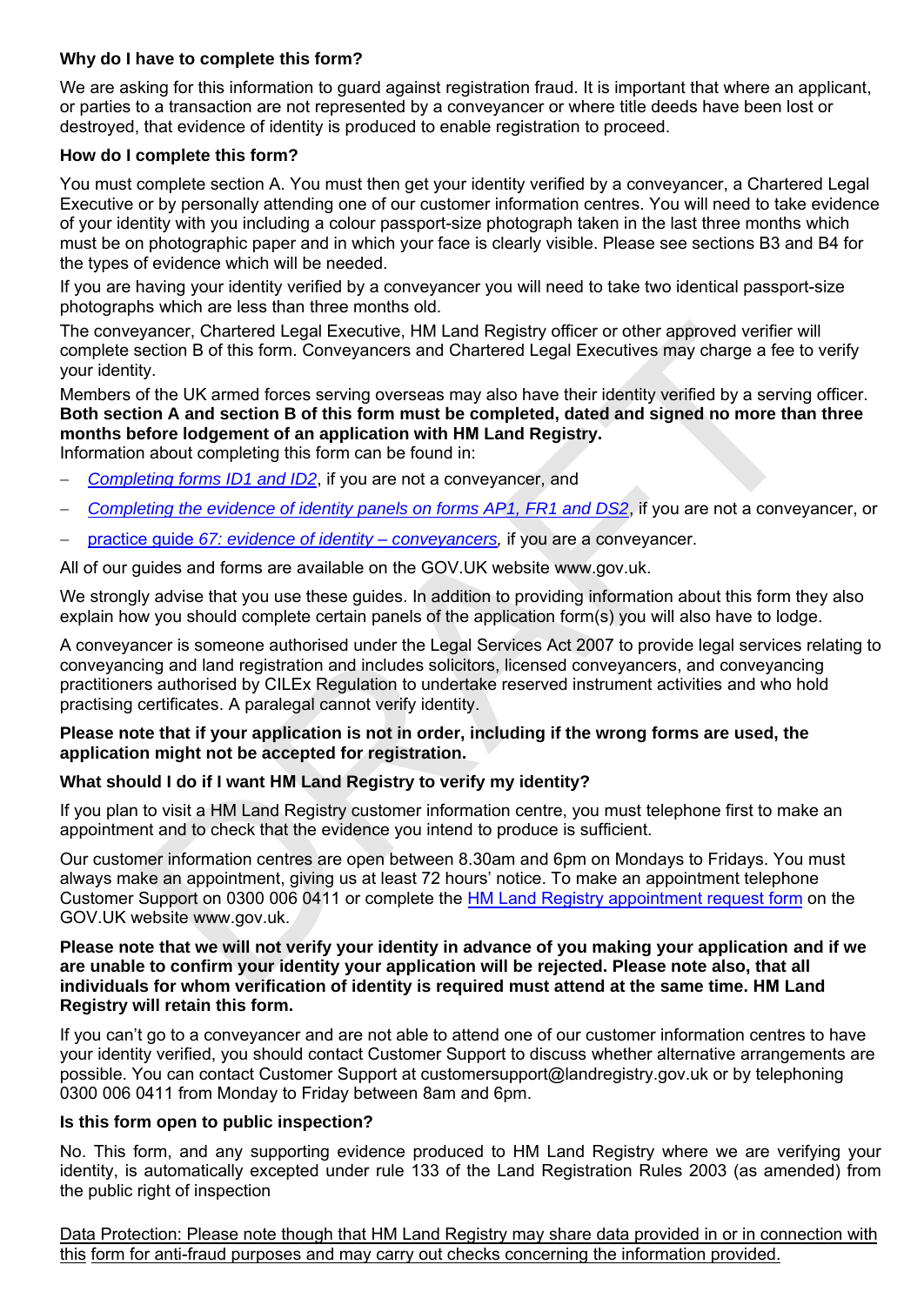

**Any parts of the form that are not typed should be completed in black ink and in block capitals. All panels must be completed except where marked "(if any)".**

**This form must be completed no more than three months before lodgement of the application with HM Land Registry.** 

#### **Section A**

*A separate form must be completed by each individual person for whom evidence of identity is required.* 

|                                                                  | 1. Title (e.g. Mr, Mrs, Miss, Dr., etc.,)                                                                                                                                                                                            |  |  |  |
|------------------------------------------------------------------|--------------------------------------------------------------------------------------------------------------------------------------------------------------------------------------------------------------------------------------|--|--|--|
|                                                                  | Mr.                                                                                                                                                                                                                                  |  |  |  |
|                                                                  | 2. First name(s) (Provide full name(s))                                                                                                                                                                                              |  |  |  |
|                                                                  |                                                                                                                                                                                                                                      |  |  |  |
|                                                                  |                                                                                                                                                                                                                                      |  |  |  |
|                                                                  | 3. Surname                                                                                                                                                                                                                           |  |  |  |
|                                                                  | 4. Date of birth                                                                                                                                                                                                                     |  |  |  |
|                                                                  | 5. Current address                                                                                                                                                                                                                   |  |  |  |
|                                                                  | 6. How long have you lived at this address?                                                                                                                                                                                          |  |  |  |
|                                                                  | More Than 5 years                                                                                                                                                                                                                    |  |  |  |
|                                                                  | 7. List any other address you have lived at within the last five years                                                                                                                                                               |  |  |  |
|                                                                  |                                                                                                                                                                                                                                      |  |  |  |
|                                                                  |                                                                                                                                                                                                                                      |  |  |  |
|                                                                  | 8. Home telephone number                                                                                                                                                                                                             |  |  |  |
|                                                                  | 9. Work telephone number (if any)                                                                                                                                                                                                    |  |  |  |
| 10. Mobile telephone number (if any)                             |                                                                                                                                                                                                                                      |  |  |  |
|                                                                  | Details of the application                                                                                                                                                                                                           |  |  |  |
| 11. Type of application (e.g. transfer, mortgage, discharge etc) |                                                                                                                                                                                                                                      |  |  |  |
|                                                                  | <b>Transfer of Part</b>                                                                                                                                                                                                              |  |  |  |
|                                                                  | 12. Title number(s) (if known/applicable)                                                                                                                                                                                            |  |  |  |
| 13. Address of property (including postcode)                     |                                                                                                                                                                                                                                      |  |  |  |
|                                                                  | <b>14. Certificate</b>                                                                                                                                                                                                               |  |  |  |
|                                                                  | I certify that the information that I have provided in this form is correct to the best of my<br>knowledge and belief. I authorise HM Land Registry to make such additional searches and<br>checks as necessary to confirm my identi |  |  |  |
|                                                                  | <b>Signed</b><br><b>Date</b>                                                                                                                                                                                                         |  |  |  |
|                                                                  | Please note that your identity must be verified by a conveyancer, Chartered Legal Executive or by an HM Land<br>Registry officer who must complete section B of this form. If you take the form to Land Registry, you must submit    |  |  |  |

*the application referred to in panel 11 at the same time.*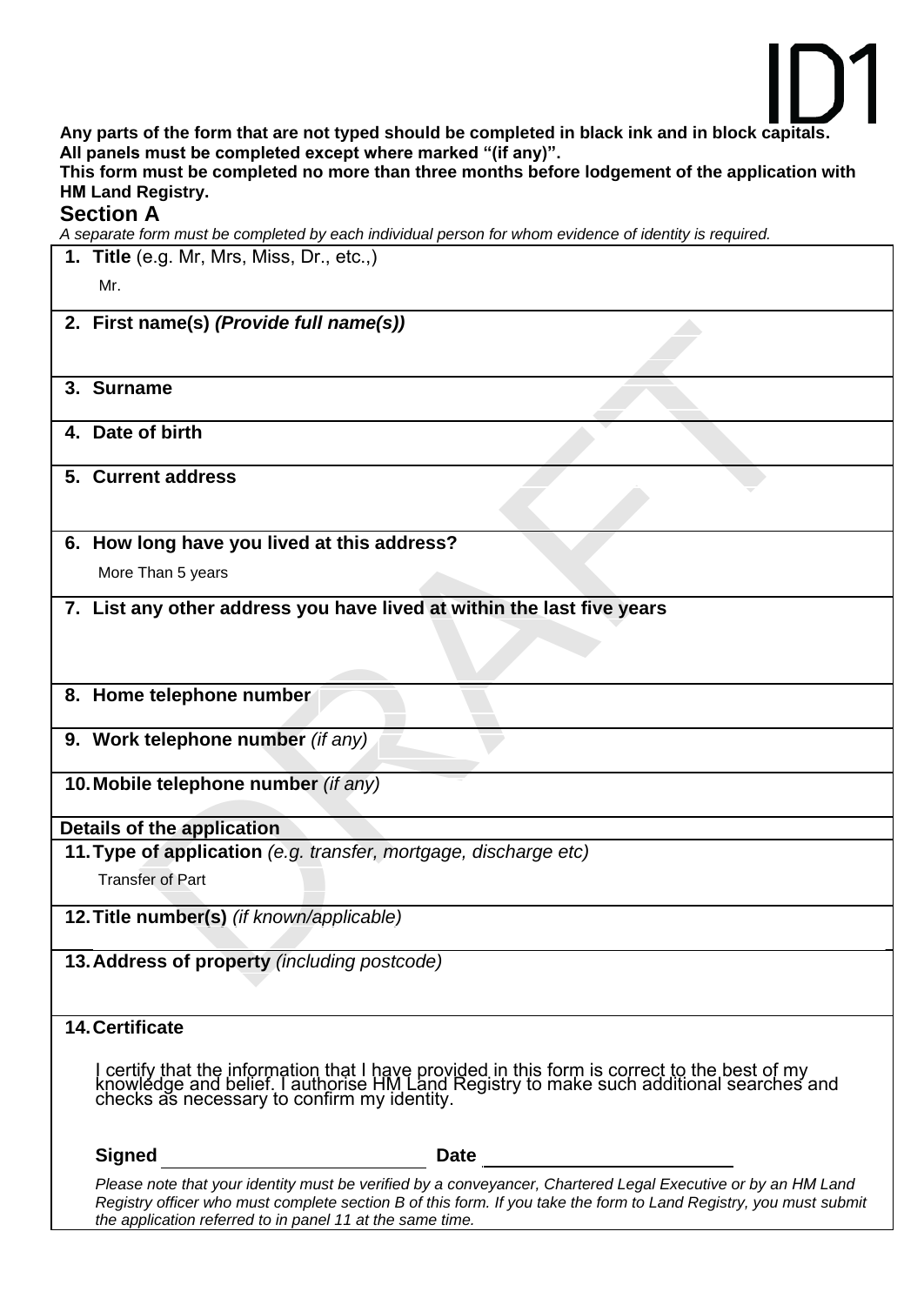### **Section B (for completion by the certifier – Please note HM Land Registry can only verify your identity if you visit an office in person and you are lodging your application at the same time)**

| Complete parts 1, 3 and 4 and the appropriate panel in part 2.                                                                                                                                                                                                                                                                                                  |
|-----------------------------------------------------------------------------------------------------------------------------------------------------------------------------------------------------------------------------------------------------------------------------------------------------------------------------------------------------------------|
| Place 'X' in the appropriate box.<br>I have known the person named in section A for at least two years                                                                                                                                                                                                                                                          |
| I have not known the person named in section A for at least two years                                                                                                                                                                                                                                                                                           |
| 2a.<br>Complete this panel if you are a<br>solicitor<br>licensed conveyancer<br>notary public<br>barrister<br><b>CILEx Conveyancing Practitioner</b><br><b>Chartered Legal Executive Conveyancing Practitioner</b><br><b>Chartered Legal</b><br>lawyer practising outside the UK (see Note 2 below). (place 'X' in the box that<br><b>Executive</b><br>applies) |
| I (name of certifier) (in block capitals)                                                                                                                                                                                                                                                                                                                       |
| of (name of organisation certifying identity)                                                                                                                                                                                                                                                                                                                   |
| certify that (name of individual whose identity is being verified)                                                                                                                                                                                                                                                                                              |
| has produced to me the original(s) of the evidence of identity indicated in panel 3 below and which I<br>have inspected. I confirm that the photograph attached in panel 4, and which I have signed, is a true<br>likeness of the person who has provided this evidence.                                                                                        |
| <b>Signature of certifier:</b>                                                                                                                                                                                                                                                                                                                                  |
| Date                                                                                                                                                                                                                                                                                                                                                            |
| Roll, Licence, Authorisation or Membership number (if applicable):                                                                                                                                                                                                                                                                                              |
| Address:                                                                                                                                                                                                                                                                                                                                                        |
|                                                                                                                                                                                                                                                                                                                                                                 |
| Note 1: HM Land Registry will contact conveyancers and other verifiers to check that a form<br>completed in their name is genuine. You should keep a record of persons for whom you have<br>verified identity and a duplicate of the photograph you have certified.                                                                                             |
| Note 2: Where identity is verified by a lawyer practising outside the United Kingdom evidence must<br>be enclosed with this form of that lawyer's authority to practice in their jurisdiction.                                                                                                                                                                  |
| 2b.<br>Complete this panel if you are a serving officer of the UK armed forces operating<br>overseas.                                                                                                                                                                                                                                                           |
| I (name of certifier) (in block capitals)<br><u> 1989 - Johann Barn, mars eta bainar eta bainar eta baina eta baina eta baina eta baina eta baina eta baina e</u>                                                                                                                                                                                               |
| of (name of armed forces unit)                                                                                                                                                                                                                                                                                                                                  |
| certify that (name of individual whose identity is being verified)                                                                                                                                                                                                                                                                                              |
| has produced to me the original(s) of the evidence of identity indicated in panel 3 below and which I<br>have inspected. I confirm that the photograph attached in panel 4, and which I have signed, is a true<br>likeness of the person who has provided this evidence.                                                                                        |
| <b>Signature of certifier:</b>                                                                                                                                                                                                                                                                                                                                  |
| Date                                                                                                                                                                                                                                                                                                                                                            |
| Passport number:                                                                                                                                                                                                                                                                                                                                                |
| Address:                                                                                                                                                                                                                                                                                                                                                        |